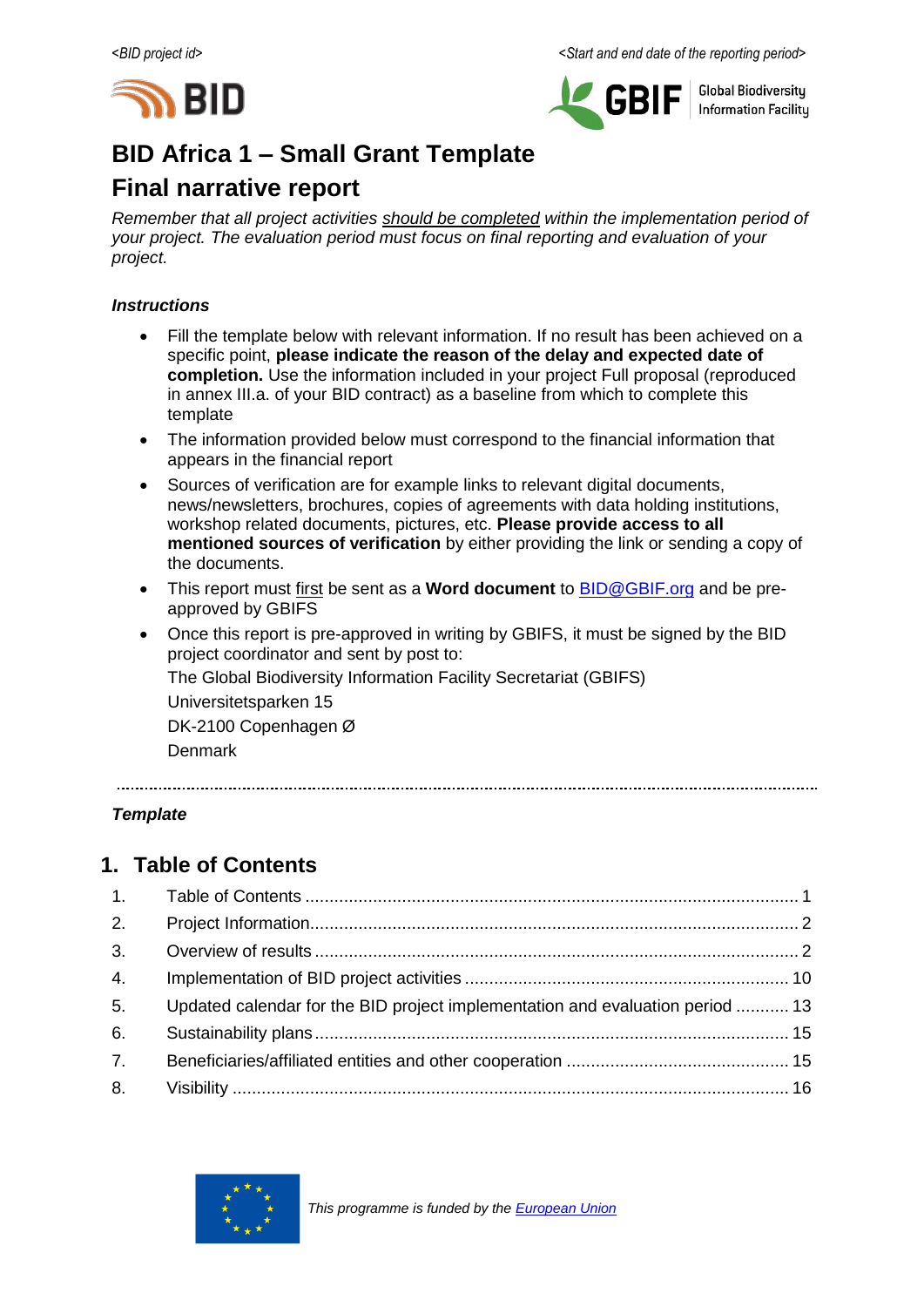



# <span id="page-1-0"></span>**2. Project Information**

### **2.1.Principal investigator and grant coordinator: Institution/network/agency name:**

Centre d'Etudes, de Recherches et de Formation Forestières (CERF).

### **2.2.Principal investigator name and role:**

AKOUEHOU S. Gaston, Grant coordinator

LOKOSSOU Romaric Serge; Principal investigator, Coordinate all activities related to the implementation of the project.

## **2.3.BID proposal identifier:**

BID-AF2015-0046-SMA

### **2.4.Project title:**

Strengthening the sustainable conservation of genetics resources by biodiversity data mobilizing in the forest reserve of southern and central Benin

### **2.5.Start date and end date of the reporting period:**

Strat date: 06/06/16 End date: 05/06/17 Reporting period: 16/06/16 to 25/11/16

### **2.6.Country(ies) in which the activities take place:**

Benin

# <span id="page-1-1"></span>**3. Overview of results**

#### **3.1.Executive summary**

*Give a short summary of the activities implemented and the outcomes of the project for the whole implementation period (no more than 500 words maximum).*

The project BID-AF2015-0046-SMA entitled "*Strengthening the sustainable conservation of genetics resources by biodiversity data mobilizing in the forest reserve of southern and central Benin*" was effectively launched the 17 June 2016 with a limited number of participation reduced to the project team members and the concerned actors and CERF staff research team. That was an opportunity to achieve the first activity related to the "project staff meeting" for elaborating and scoping project activities that would be implemented during the project implementation. This meeting has allowed to preparing the implementation of the Project's next activities. The following activity was the experimentation field for Identification and data collection of new gregarious stands of native value species. It was implemented from 11 to 21 July 2016 and was conducted by CERF technicians and collaborators. These activities had allowed to collect complement data regarding the occurrence and distribution of native valuable species (a total of 499 occurences) in gregarious stands in the Wari-maro classified forest in center Benin. Data digitization specialist, data capture operator and database specialist were engaged to

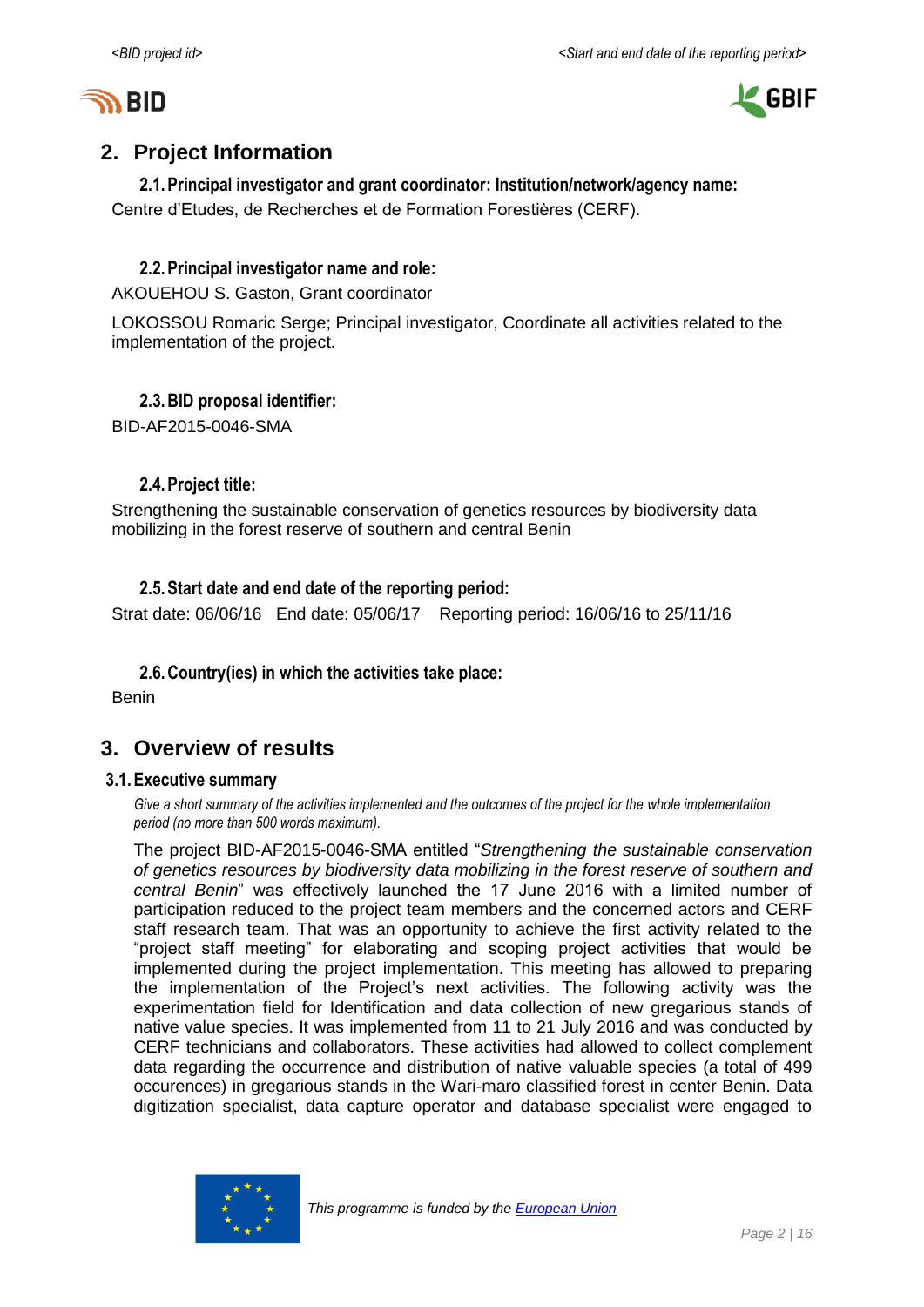



digitize, check, format and update de database. After this step, an updated and formatted database was elaborated and available.

Other important activity is the capacity enhancement workshop that held at the Cotonou (Benin) form 15 to 16 february 2017. It was opportunity to gathered thirty (30) keys stakeholders (National Center of Télédétection, Department of naturals resources conservation, Project of intensive afforestation, University of Abomey-Calavi, Laboratory of Forest Science), build and enhance their capacity on mobilization (digitization, capturing and formatting) process. The train had also addressed the highlight step of data publishing (on GBIF website) process and go-referencing of collected data through the GeoLocate software or website. The second workshop called "Information meeting", had taken place at Cotonou, Benin the 14 june 2017. This meeting was a framework to talk about the relevance of the project and inform about it achieved activities. It was also an opportunity to inform keys stakeholders about the importance of the program BID and data mobilisation in the biodiversity conservation. It is importance to notice that four periodic meeting of the project staff was held every three months to set activities to be implemented and monitor/evaluate the on-going or implemented activities.

#### **3.2.Progress against expected milestones:**

| <b>Expected milestones/activities</b>                                                                                                                    | Completed?<br>Yes/No | <b>Explanatory</b><br>notes                                                                                                                                                                                                                                         | <b>Sources of verification</b>                                         |
|----------------------------------------------------------------------------------------------------------------------------------------------------------|----------------------|---------------------------------------------------------------------------------------------------------------------------------------------------------------------------------------------------------------------------------------------------------------------|------------------------------------------------------------------------|
| Completed capacity self-assessment<br>questionnaire for data holding<br>institutions<br>(http://www.gbif.org/resource/82785)                             | Yes                  | 20/44                                                                                                                                                                                                                                                               | Report submitted to BID coordination<br>team                           |
| The instituton that will publish your<br>data is registered with GBIF.org<br>For registered data publishers see:<br>http://www.gbif.org/publisher/search | Yes                  | Direction Générale<br>des Eaux, Forêts<br>et Chasses                                                                                                                                                                                                                | http://www.gbif.org/publisher/b2db85d5-<br>c5fe-4125-9e36-590a5f651829 |
| The data users identified in the full<br>proposal have documented their<br>intended use of the mobilized data<br>and provided early feedback             | <b>No</b>            | 50%<br>From the 2 main<br>data users<br>identified, only<br><b>CENATEL</b><br>documented it<br>intented use of<br>mobilized data.<br>Project 10MAA/<br>DGEFC did not<br>because the<br>project has been<br>ended by the new<br><b>Benin</b><br>Governmental<br>team | Letter of intended use of mobilized data                               |

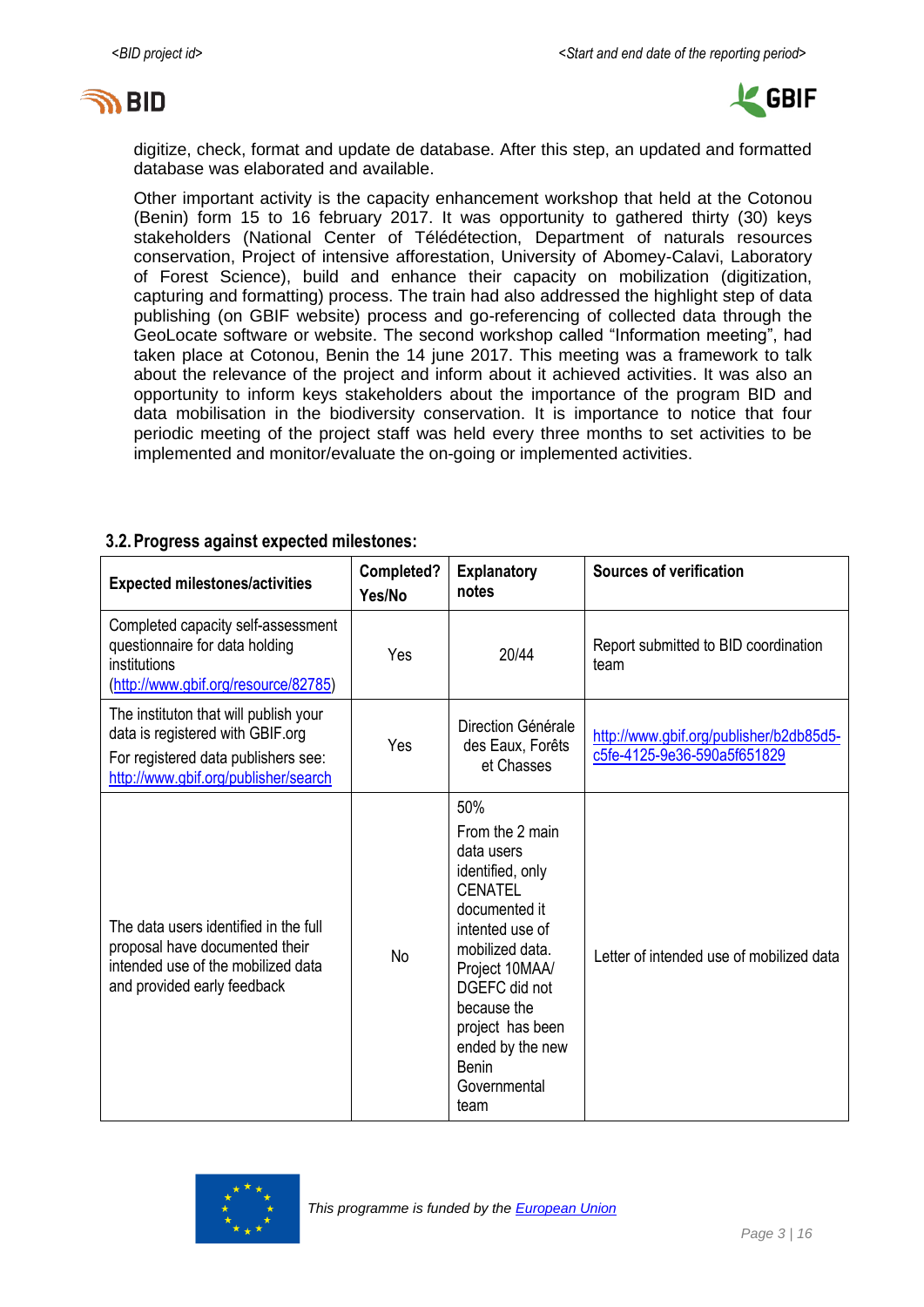



| All mobilized data has been<br>published to GBIF.org                                                                                                                                                                                                                                                                  | Yes | Data published is<br>an occurrence<br>data with a scope<br>of 499<br>occurrences from<br>1961 native trees<br>observations | http://www.gbif.org/dataset/fcbdcb07-<br>af22-404a-934b-dec42d846a1c<br>http://www.gbif.org/dataset/2dc27203-<br>bf58-4477-9c8d-19c4953e1f3b                                                                                                                                                                                                                                                                                                                                                |
|-----------------------------------------------------------------------------------------------------------------------------------------------------------------------------------------------------------------------------------------------------------------------------------------------------------------------|-----|----------------------------------------------------------------------------------------------------------------------------|---------------------------------------------------------------------------------------------------------------------------------------------------------------------------------------------------------------------------------------------------------------------------------------------------------------------------------------------------------------------------------------------------------------------------------------------------------------------------------------------|
| All published data meet the minimum<br>requirements outlined in the Data<br>Quality Requirements available at<br>http://bid.gbif.org/en/community/data-<br>quality/                                                                                                                                                   | Yes |                                                                                                                            | ÷,                                                                                                                                                                                                                                                                                                                                                                                                                                                                                          |
| The training outcomes of the project<br>have been documented, including the<br>number of people receiving<br>certification through the BID Capacity<br>Enhancement workshops, the<br>number of people trained in nationally<br>organized events, and the evaluation<br>of the impacts of these training<br>activities | Yes | Romaric Serge<br>Lokossou is<br>person who<br>followed the online<br><b>BID capacity</b><br>enhancement<br>workshop        | We fail to achive certification at the final<br>evaluation periods (September to<br>december) because we were envolved<br>in an experimentation project (hosted<br>by the CERF) implemented in the<br>classied Forest of Three Rivers. At this<br>place, we have no internet conection to<br>join the online BID workshop platform.<br>We are so sorry for that and will be<br>glad to have other opportunity to<br>achieve or complete that online<br>workshop and obtain the certificate. |
| Final capacity self-assessments have<br>been completed with sustainability<br>plans                                                                                                                                                                                                                                   | Yes | 100%                                                                                                                       | Report submitted to BID coordination<br>team                                                                                                                                                                                                                                                                                                                                                                                                                                                |
| All uses of the mobilized data have<br>been documented                                                                                                                                                                                                                                                                | Yes | 100%                                                                                                                       | Report of the Census of "projet"<br>cartographie" and the field report of the<br>the current projet.                                                                                                                                                                                                                                                                                                                                                                                        |
| Best practices and lessons learned<br>have been documented                                                                                                                                                                                                                                                            | Yes | 100%                                                                                                                       | Report of capacity enhancement<br>workshop (as achieved objectives of<br>the workshop)                                                                                                                                                                                                                                                                                                                                                                                                      |

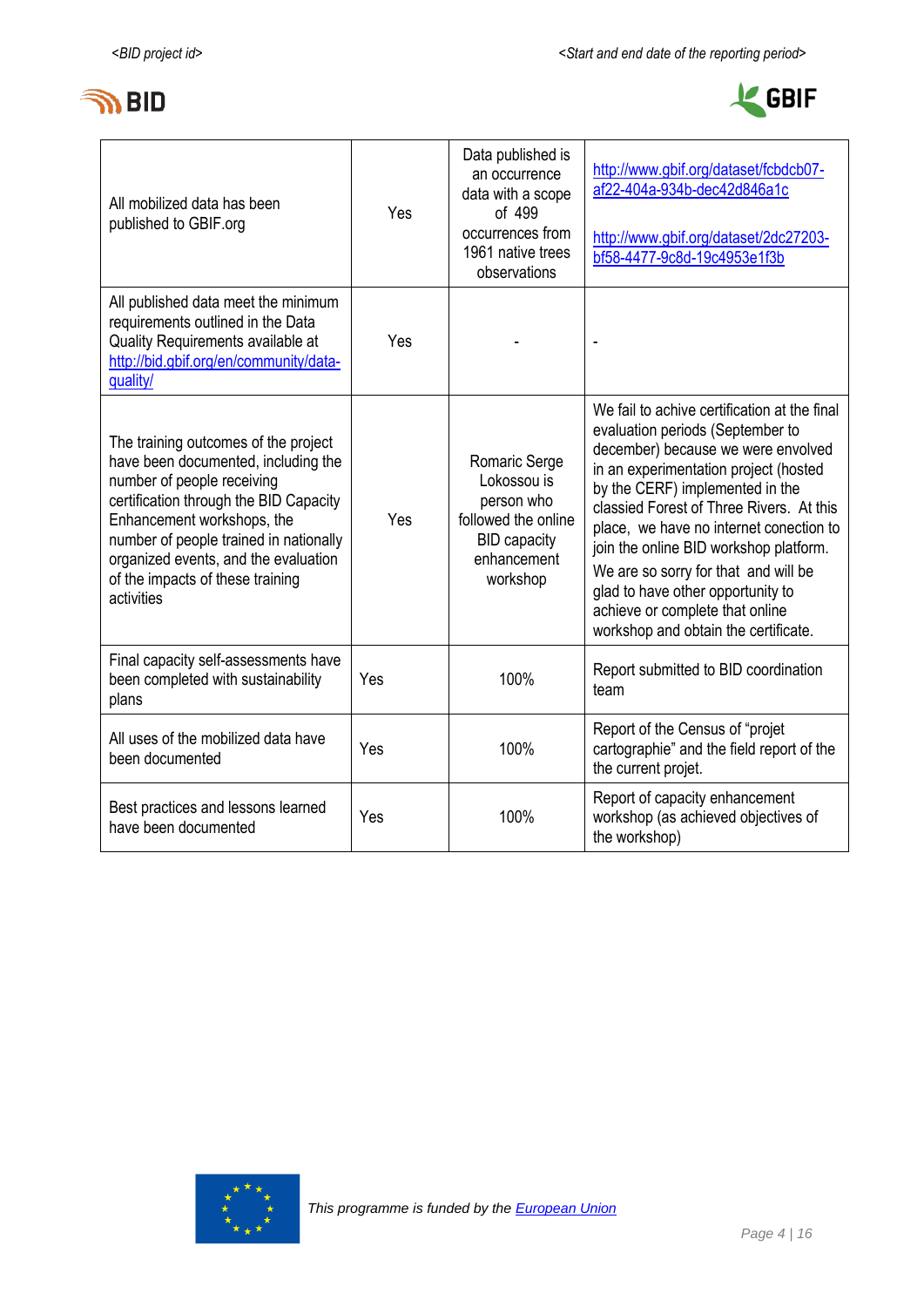



### **3.3.Project deliverables and activities**

*Refer to the table in section 2.2 "Deliverables, activities and reporting criteria" of your BID full proposal. Provide updates on the status of each of planned deliverables. We remind you that all deliverables should be completed at the time of drafting this report (end of implementation period). In the event of unexpected delay, please provide detailed explanatory notes and indicate planned completion date. Add as many rows as needed.*

| <b>Deliverable</b>                                                                                                                                        | <b>Related activity</b>                                                                                                 | Completed<br>? Yes/No | <b>Explanatory notes</b>                                                                                                                                                                                                                                                                                                                                       | <b>Sources of verification</b>                                                                                                                       |
|-----------------------------------------------------------------------------------------------------------------------------------------------------------|-------------------------------------------------------------------------------------------------------------------------|-----------------------|----------------------------------------------------------------------------------------------------------------------------------------------------------------------------------------------------------------------------------------------------------------------------------------------------------------------------------------------------------------|------------------------------------------------------------------------------------------------------------------------------------------------------|
| Available monitoring<br>and permanent plots<br>within 46 gregarious<br>stand in the south and<br>center classified forest<br>in Benin                     | Extending of the<br>experimentation<br>field                                                                            | Yes                   | 115% (46 gregarious<br>stand instead of 40)                                                                                                                                                                                                                                                                                                                    | Field report                                                                                                                                         |
| Occurrence data<br>regarding native tree<br>value species in<br>gregarious stands in<br>South and Central<br>Benin are published in<br>a suitable format. | Mobilizing,<br>updating and<br>formatting<br>database                                                                   | Yes                   | 99,8% (412+87)/500.<br>1961 observation data<br>(1452 for the current<br>project and 509 for the<br>previous)                                                                                                                                                                                                                                                  | http://www.gbif.org/dataset/f<br>cbdcb07-af22-404a-934b-<br>dec42d846a1c<br>http://www.gbif.org/dataset/<br>2dc27203-bf58-4477-9c8d-<br>19c4953e1f3b |
| About 40 participants<br>attended the<br>information meeting                                                                                              | Hosting<br>information<br>meeting with<br>data users, data<br>providers, and<br>project team<br>and decision<br>makers. | Yes                   | 80% (40 participants<br>attended the information<br>meeting instead of 50<br>participants).<br>ilndeed, Invitations were<br>sent to 50 participants but<br>unfortunatly only 40 had<br>answered and attended<br>the meeting.<br>Furthermore, to fill this<br>deficiency, 10 participants<br>were added to the<br>workshop capacity<br>enhancement participants | Information meeting report                                                                                                                           |
| 30 participants<br>attended to workshop<br>for training in formatting<br>and publishing of<br>occurrence data in<br>GBIF website,                         | Capacity<br>enhancement<br>workshop on<br>formatting and<br>publishing on<br>biodiversity data                          | Yes                   | 150% (30 participants<br>attended the Capacity<br>enhancement workshop<br>instead of 20).<br>This workshop has<br>interested many<br>stakeholders (more than<br>10 others than participants<br>who were regulary invited)                                                                                                                                      | Enhancing Workshop report                                                                                                                            |

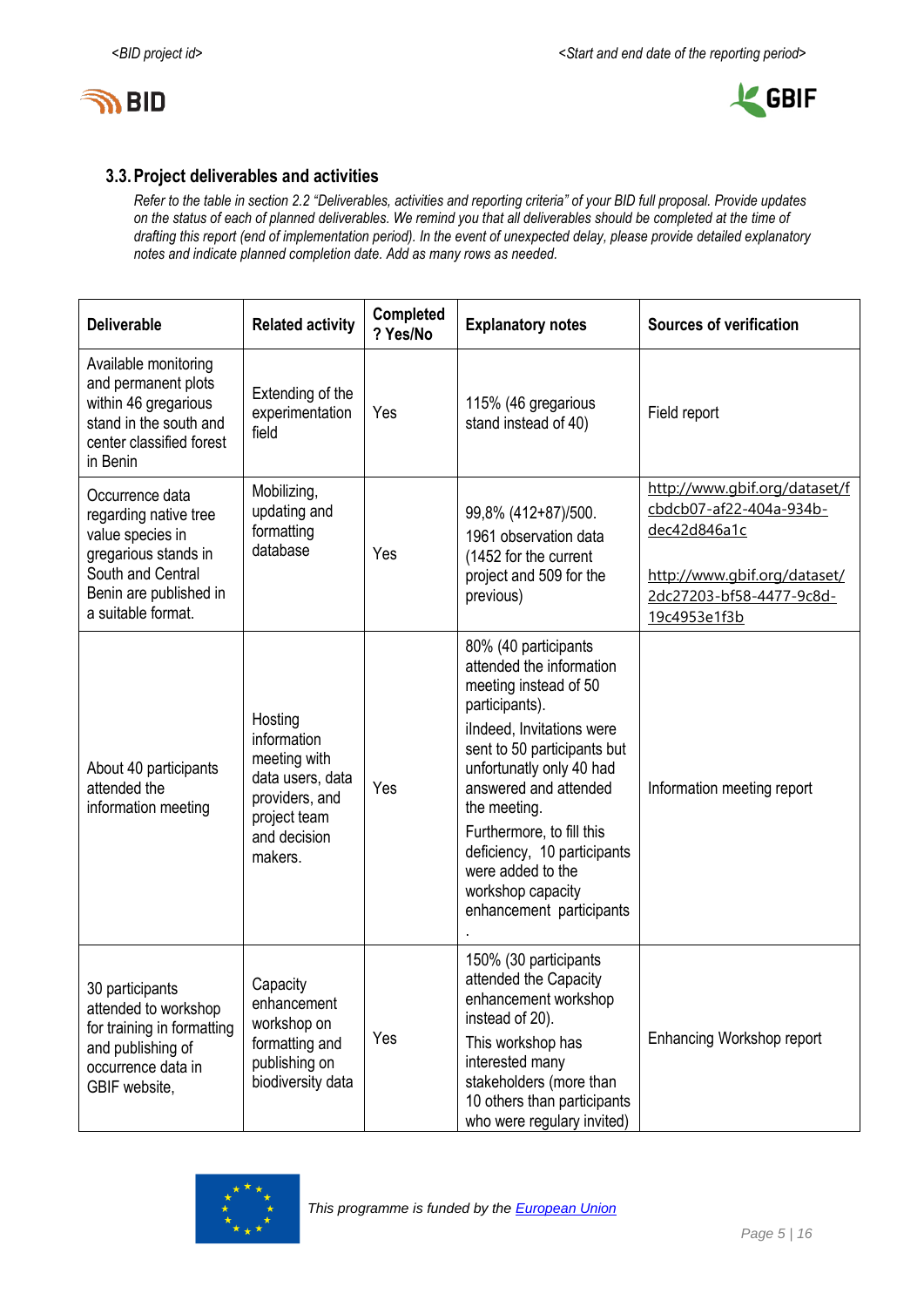



|                                                                                                                          |                                                                                          |     | that asked for invation.<br>That is the reason why the<br>project team decided to<br>accept 30 participants<br>instead of 20 to attend the<br>workshop. This decision fit<br>with the BID objectives to<br>promote the use of digital<br>information/data.                                                                                                                                     |                                                  |
|--------------------------------------------------------------------------------------------------------------------------|------------------------------------------------------------------------------------------|-----|------------------------------------------------------------------------------------------------------------------------------------------------------------------------------------------------------------------------------------------------------------------------------------------------------------------------------------------------------------------------------------------------|--------------------------------------------------|
| National priorities<br>actions for the<br>phytogenetics<br>resources conservation<br>in south and center<br><b>Benin</b> | Information<br>meeting with<br>data users, data<br>providers, and<br>decision<br>makers. | Yes | Identified recources<br>persons need to lead<br>activities related to the<br>elaboration of priorities<br>actions didn't attended the<br>meeting because of their<br>very busy program.<br>However, one base on<br>participants espertise and<br>project team experiences,<br>some priorities actions for<br>the phytogenetics<br>resources conservation at<br>national level were<br>defined. | Section 2.1 of the Information<br>meeting report |
|                                                                                                                          |                                                                                          |     |                                                                                                                                                                                                                                                                                                                                                                                                |                                                  |

# **3.4.Datasets published on GBIF.org**

*If the dataset is not yet published, please indicate detailed explanation about causes of delays". Add as many rows as needed.*

| Dataset title                                                                                              | <b>Publishing</b><br>institution                              | <b>DOI or URL/Planned hosting</b><br>institution                         | Date/expected<br>date of<br>publication | <b>Explanatory notes</b>                                                                                                                                                            |
|------------------------------------------------------------------------------------------------------------|---------------------------------------------------------------|--------------------------------------------------------------------------|-----------------------------------------|-------------------------------------------------------------------------------------------------------------------------------------------------------------------------------------|
| Occurrence dataset<br>in Darwin core format<br>entitled "Gregarous<br>Benin valuable<br>species"           | <b>Direction</b><br>Générale des<br>Eaux, Forêts<br>et Chasse | http://www.qbif.org/dataset/<br>2dc27203-bf58-4477-9c8d-<br>19c4953e1f3b | 26 /04/ 2017                            | As indicated in the project<br>title, the study field<br>concerned the gragarious<br>stand of seedling native<br>stree. The installed plots                                         |
| Occurrence dataset<br>in Darwin core format<br>entitled "Additional<br>list of gregarous<br>Benin valuable | <b>Direction</b><br>Générale des<br>Eaux, Forêts<br>et Chasse | http://www.qbif.org/dataset/f<br>cbdcb07-af22-404a-934b-<br>dec42d846a1c | 26 / 04 / 2017                          | within thoses stands contain<br>a law specific diversity.<br>Therefore, taking into<br>account this law diversity,<br>about 1961 observation data<br>(1452 for the current project) |

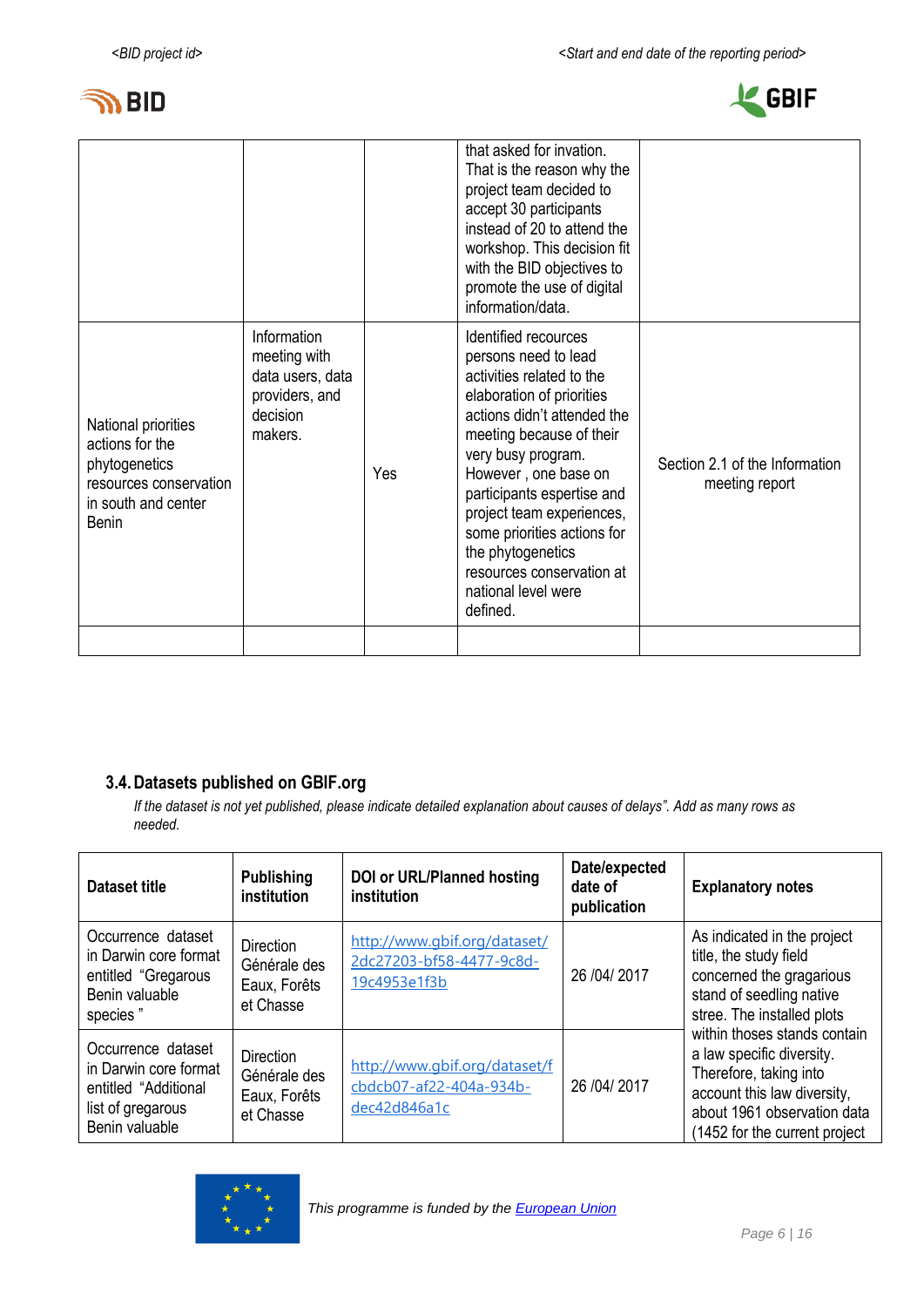



| species"                                                                                                                           |                                                        |                                                                          |                | and 509 for the previous) of<br>native tree were mobilized.<br>But, unfortunatly it didn't<br>allowed to achieve the<br>expected milestones (499<br>instead of 500 occurrence<br>data).                                                                                                                                  |
|------------------------------------------------------------------------------------------------------------------------------------|--------------------------------------------------------|--------------------------------------------------------------------------|----------------|--------------------------------------------------------------------------------------------------------------------------------------------------------------------------------------------------------------------------------------------------------------------------------------------------------------------------|
| Data related to the<br>location and<br>occurrence of<br>Installed permanent<br>plots within the<br>identified gregarious<br>stands | Direction<br>Générale des<br>Eaux, Forêts<br>et Chasse | http://www.qbif.org/dataset/f<br>cbdcb07-af22-404a-934b-<br>dec42d846a1c | 26 / 04 / 2017 | Data related to the location<br>of installed permanent plots<br>are available in the<br>occurrence dataset<br>published on GBIF portail. It<br>can be viewed as<br>"decimalLatitude" and<br>"decimalLongitude" in the<br>published dataset.<br>Occurences data belonging<br>to the same plot has the<br>same coordinate. |
| Repertoire of taxa of<br>different species meet<br>in the identified<br>settlement.                                                |                                                        |                                                                          |                | From the discussion with the<br>node manager GBIF-Benin,<br>Checklist needed enough<br>means and severale steps<br>that could not be achieved in<br>this laps of time.                                                                                                                                                   |

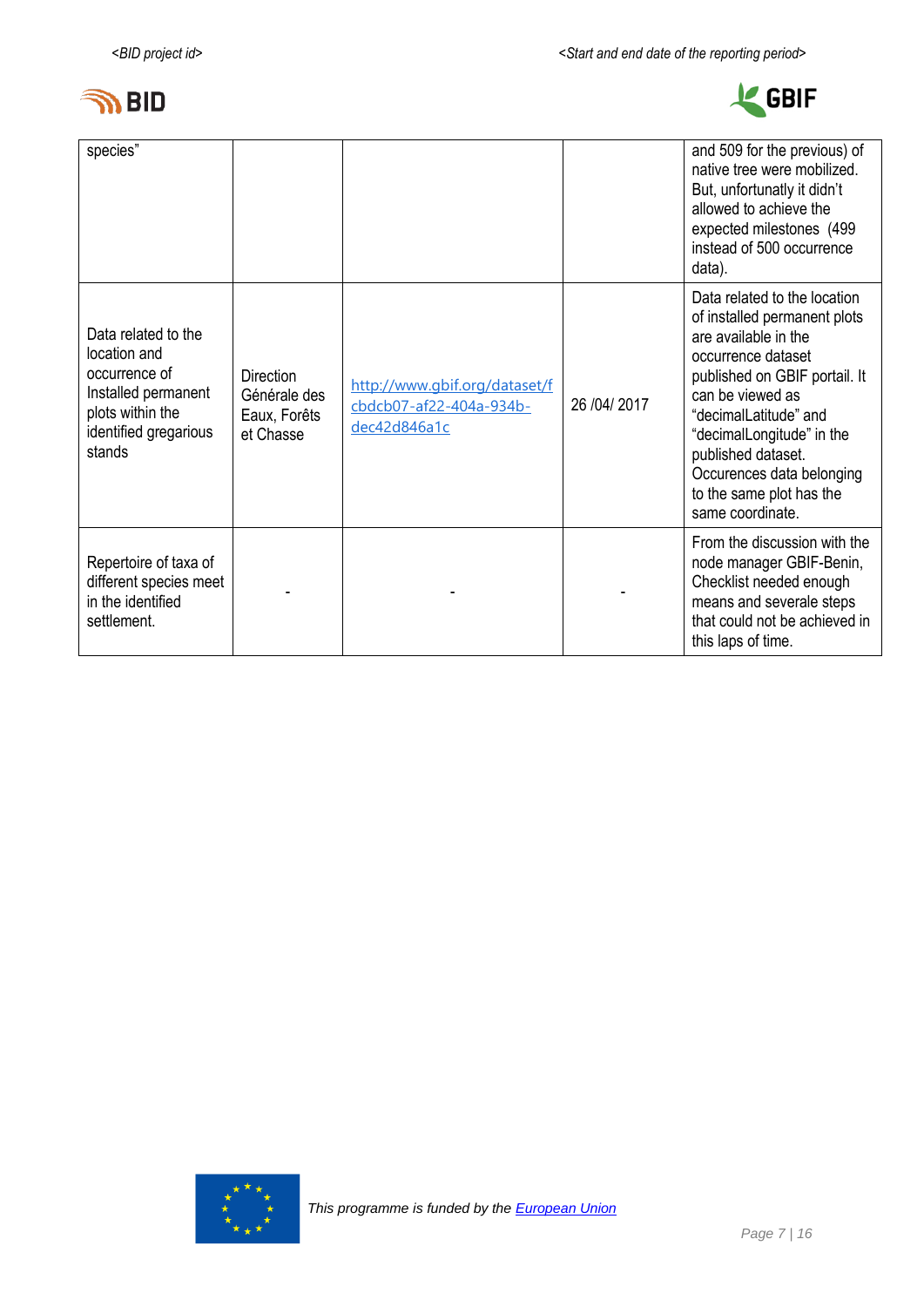



### **3.5.Examples of use of biodiversity data available through GBIF**

*Use the table to document use or planned use of data available through GBIF as part of your project. You may want to refer to the section 2.5 'Plan to support the integration of biodiversity information into policy and decision-making processes' of your BID full proposal. Please provide the DOI for datasets published on GBIF or data downloaded from GBIF in the "Dataset" column. Briefly describe how the data have been used or are planned to be used in the "Data use" column (ca. 50 words). Provide the date or approximate time frame in months for the use or planned use in the "Date/time frame" column. Please provide links to any documents or webpages documenting the use in the "Sources of verification" column. Add as many rows as needed.*

| <b>Dataset</b>                                                             | Data user               | Data use                                                                                                                                                        | Date/time<br>frame | <b>Sources of verification</b>                                                       | <b>Notes</b> |
|----------------------------------------------------------------------------|-------------------------|-----------------------------------------------------------------------------------------------------------------------------------------------------------------|--------------------|--------------------------------------------------------------------------------------|--------------|
| <b>Gregarous</b><br><b>Benin valuable</b><br>species                       | CENATEL,<br><b>CERF</b> | Permanent<br>÷,<br>plot of native<br>seedling tree<br>in the<br>gragerious<br>stand in Wari-<br>maro for<br>research<br>issues<br>Ecological<br>۰<br>monitoring |                    | Field report<br>http://www.gbif.org/dataset/2dc27203-<br>bf58-4477-9c8d-19c4953e1f3b |              |
| <b>Additional list of</b><br>gregarous<br><b>Benin valuable</b><br>species | CENATEL,<br><b>CERF</b> | Permanent<br>ä,<br>plot of native<br>seedling tree<br>in the south<br>part of Benin<br>for research<br>issues<br>Ecological<br>monitoring                       |                    | http://www.gbif.org/dataset/fcbdcb07-<br>af22-404a-934b-dec42d846a1c                 |              |

### **3.6.Events organized as part of the project**

*List all the events that have been organized as part of your project. Please provide links to any documents or webpages documenting the use in the "Sources of verification" column. Add as many rows as needed.*

| <b>Full title</b>              | Organizing<br>institution | <b>Dates</b> | Number of<br>participants | Sources of<br>verification                               |
|--------------------------------|---------------------------|--------------|---------------------------|----------------------------------------------------------|
| First Project team<br>meeting  | <b>CERF</b>               | 16/06/2016   | 10                        | First scope meeting<br>report (List of<br>participants)  |
| Second Project team<br>meeting | <b>CERF</b>               | 18/11/2016   | 10                        | Second scope<br>meeting report (List of<br>participants) |

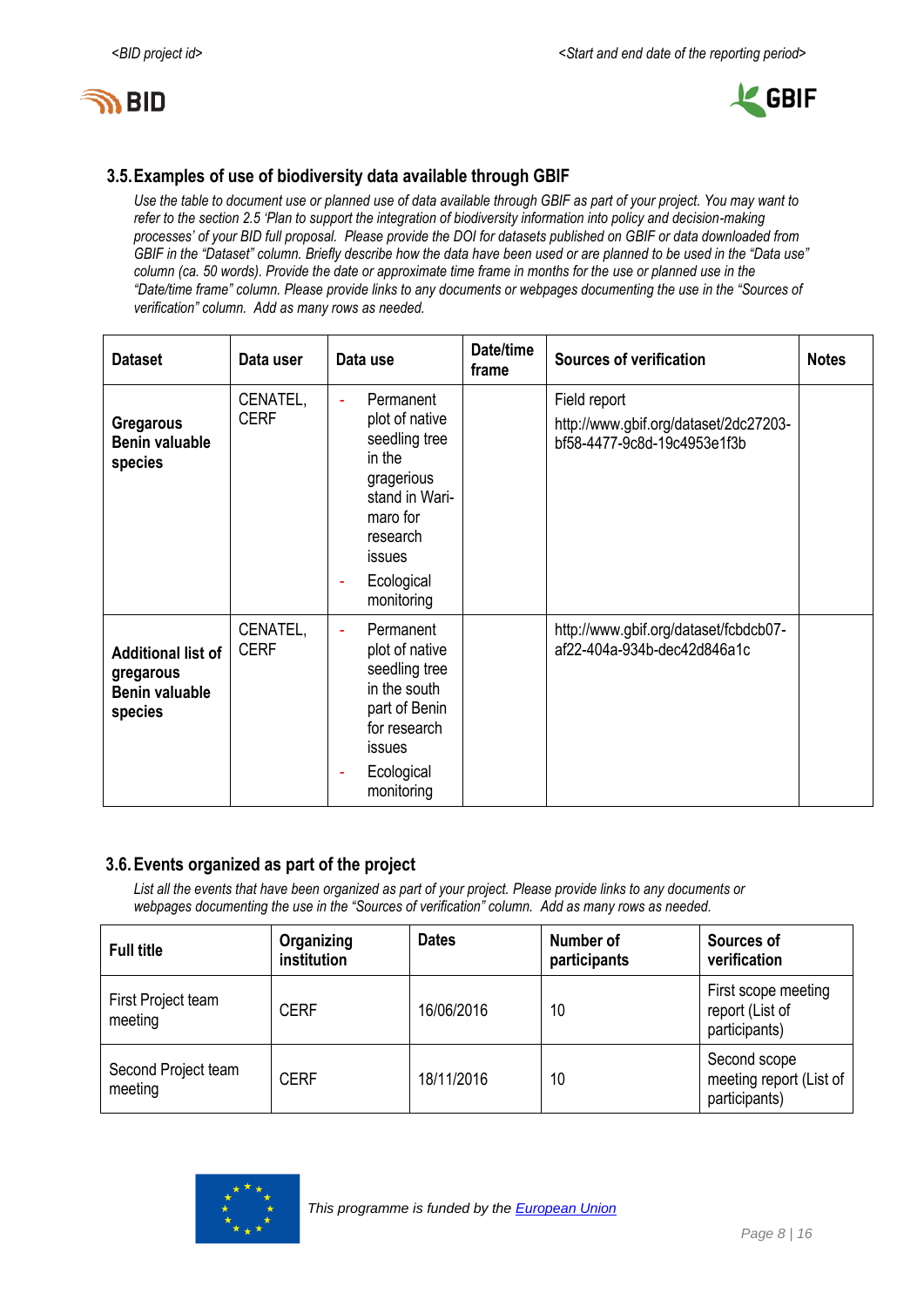



| Third Project team<br>meeting    | <b>CERF</b> | 02/02/2016                     | 10 | Third scope meeting<br>report (List of<br>participants)                         |
|----------------------------------|-------------|--------------------------------|----|---------------------------------------------------------------------------------|
| Capacity enhancement<br>Workshop | <b>CERF</b> | 15/02/2016<br>au<br>16/02/2016 | 30 | Capacity<br>enhancement<br>Workshop meeting<br>report (List of<br>participants) |
| Fourth Project team<br>meeting   | <b>CERF</b> | 05/06/2016                     | 10 | Fourth scope meeting<br>report (List of<br>participants)                        |
| Information meeting              | <b>CERF</b> | 14/06/2017                     | 40 | Information meeting<br>report (List of<br>participants)                         |

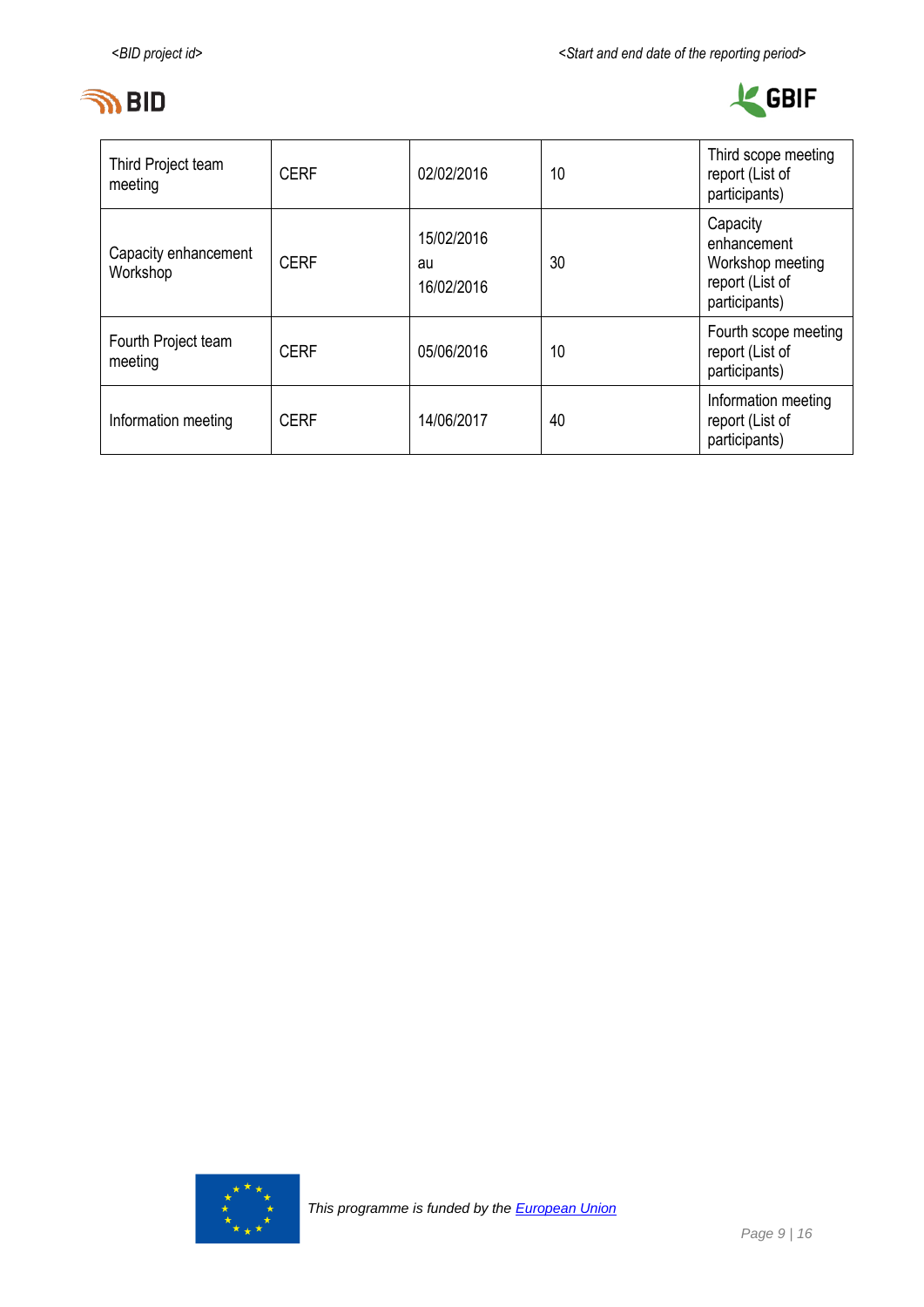



# <span id="page-9-0"></span>**4. Implementation of BID project activities**

*Refer to section 2.2 "Deliverables, activities and reporting criteria" in your BID full proposal. Provide updates on each of the activities using the reporting criteria and other sources of verification as appropriate. Sources of verification are for example links to relevant digital document, news, newsletter, brochures, copies of agreements with data holding institutions, workshop related documents, pictures, etc.*

### **4.1.Goal 1: Increase available biodiversity data, within and beyond the grant period**

#### *Activity 1 name:*

First and second periodic meeting of project team

#### **Description of any implementation during the reporting period**

The first periodic meeting of the project team was held the 16 june 2016. It was a scope meeting with the project team members and the concerned actors in the way to set and planning the field work related to the extention of the experimentation field and collection of news data. The second meeting that held 18 November 2016 was mostly to plan how implement the digitization, curation, cheking, formatting and pubishing of dataset on the GBIF website.

#### **Sources of verification**

meeting report

#### *Activity 2 name:*

Field work collection (46 plots installed within 40 gregarious in the south and center Classified forest)

#### **Description of any implementation during the reporting period**

This activity achieved from 11<sup>th</sup> july to 21<sup>th</sup> july is about the Extention of the existence experimentation field in south Benin to central Benin by taking into account Wari-Maro Classified forest. Thus, a total of 46 new gregarious stands of native valuable trees species were recorded in the Wari-Maro Classified forest. Occurrence data of those species were also recorded within thoses gragarious stands.

#### **Sources of verification**

Field Report

#### *Activity 3 name:*

Mobilizing, digitizing and formatting database (1961 records of native trees value species in gregarious stands in all forest reserves in South and Central Benin are available in formatted database).

#### **Description of any implementation during the reporting period**

Recorded data from the new identified gregarious stands in Wari-Maro Classified forest in central Benin were digitized. The new dataset obtained from this digitization were formatted as recommended by GBIF. The existence database regarding the gregarious native trees in south Benin were also mobilized, digitized and formatted into GBIF format.

#### **Sources of verification**

Field Report

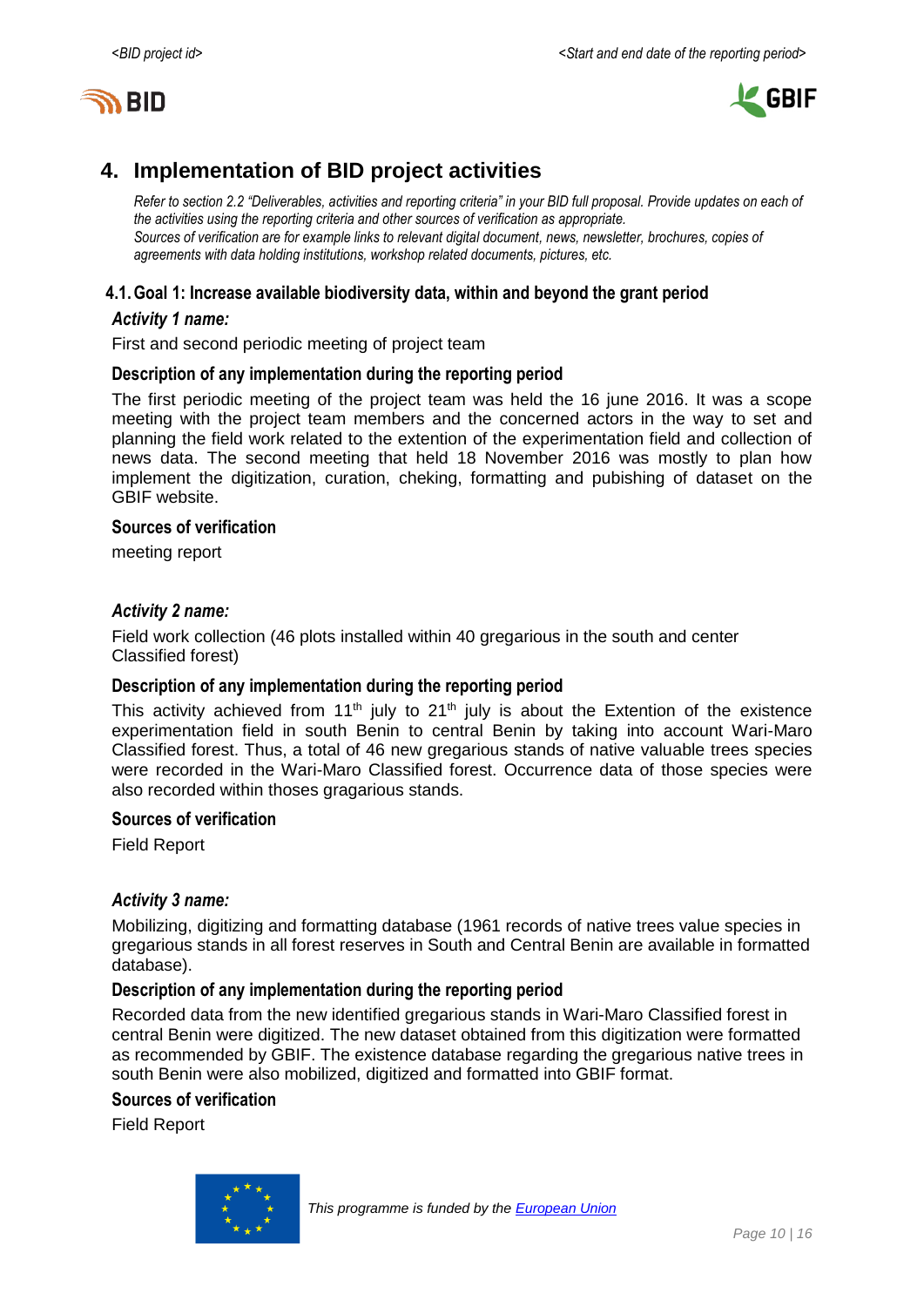



#### *Activity 4 name:*

Data publishing on GBIF website part1

#### **Description of any implementation during the reporting period**

Occurrence dataset formatted in Darwin core format entitled "Gregarous Benin valuable species " by the project team leader was assigned to The GBIF Node Manager (Prof Ganglo) the 26 April 2017 to be published on the GBIF website.

#### **Sources of verification**

Link: <http://www.gbif.org/dataset/2dc27203-bf58-4477-9c8d-19c4953e1f3b>

#### *Activity 5 name:*

Data publishing on GBIF website part2

#### **Description of any implementation during the reporting period**

Formatted occurrence dataset in Darwin core format entitled "Additional Gregarous Benin valuable species " was assigned to The GBIF Node Manager (Prof Ganglo) the 26 April 2017 to be published on the GBIF website.

#### **Sources of verification**

Link: <http://www.gbif.org/dataset/fcbdcb07-af22-404a-934b-dec42d846a1c>

#### **4.2.Goal 2: Apply biodiversity data in response to conservation priorities**

#### *Activity 1 name:*

Capacity enhancement Workshop on digitization, formatting and publishing technics on biodiversity data.

#### **Description of any implementation during the reporting period**

Held from 15 to 16 February 2017, the workshop on "Capacity building on the mobilization, formatting and publication of biodiversity data on the GBIF site in Benin" brought together stakeholders in the research and environment agencies as DGFRN (Department of Natural Resources Conservation), CERF, PRI (Intensive Reforestation Program), FSA (Faculty of Agronomy Science), CENATEL (National Centre of Remote detection) , CERF (Centre of Forestry Research and Training), LSF (Laboratory of Forest Science). A total of thirty (30) participants had attended this workshop which took place at Cotonou in Benin. The overall objective of this training is to contribute to the achievement of the objectives of the BID program by strengthening the mobilization capacity and the effective use of biodiversity information through a community of practitioners equipped with biodiversity informatics. It was also an opportunity to highlight the importance of biodiversity conservation in the conservation of biodiversity.

#### **Sources of verification**

Workshop report, certifications

*Activity 2 name:* Information meeting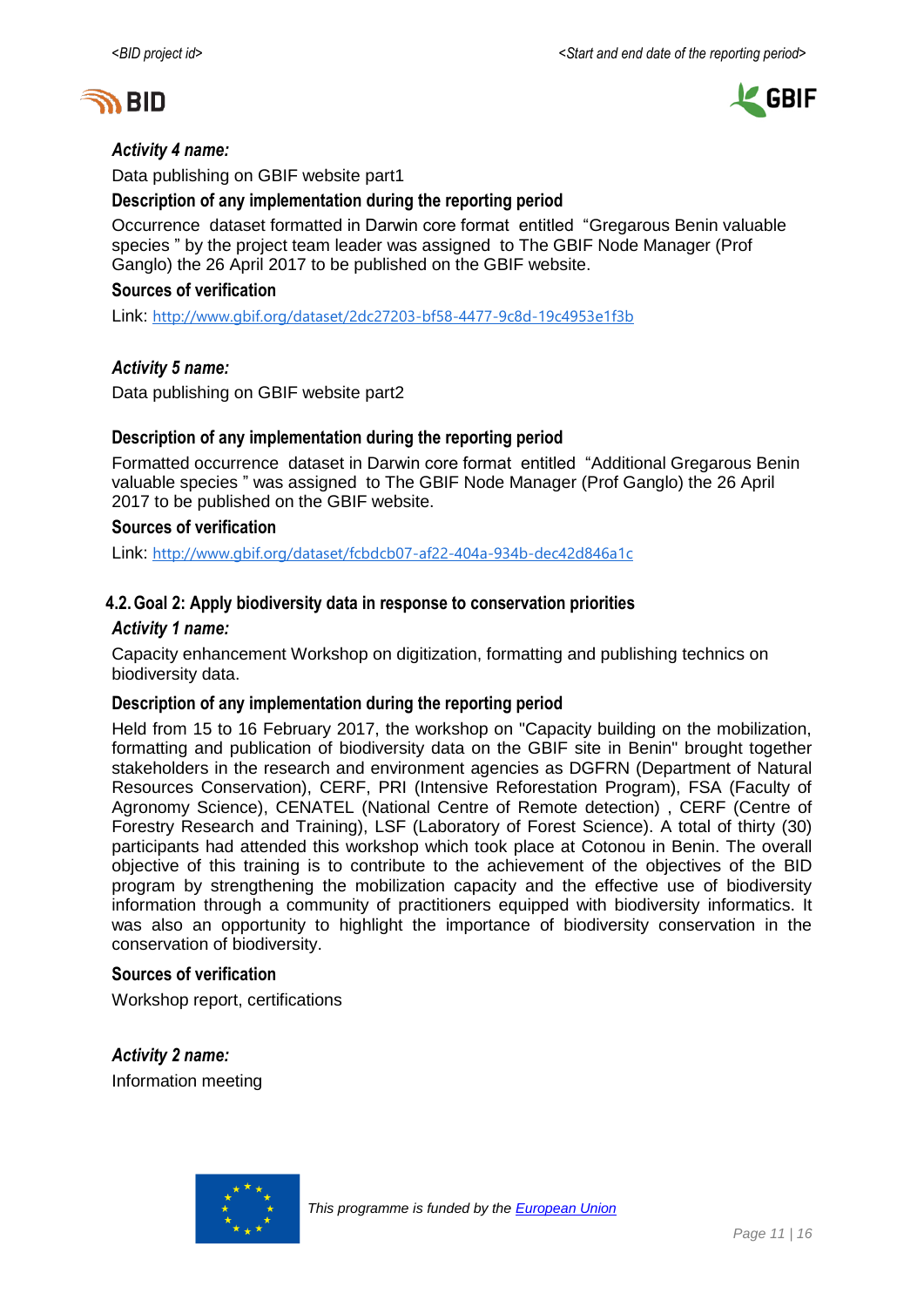



#### **Description of any implementation during the reporting period**

On June 14, 2017, the Information meeting workshop of the Project "BID-AF2015-0046-ADM brought together forestry and research stakeholders as DGFRN (Department of Natural Resources Conservation), CERF (Centre d'Etudes, de Recherches et de Formation Forestière), PRI (Intensive Reforestation Program), FSA (Faculty of Agronomy Science) and private University UPIB. A total of forty (40) participants attended the workshop in Cotonou, Benin. The overall objective of this workshop is to inform data holders, data users and others stakeholders about the relevance and results of the BID project.

#### **Sources of verification**

Information meeting report

*[Add as many activities as given in your full proposal under "Deliverables, activities and reporting criteria" for goal 2]*

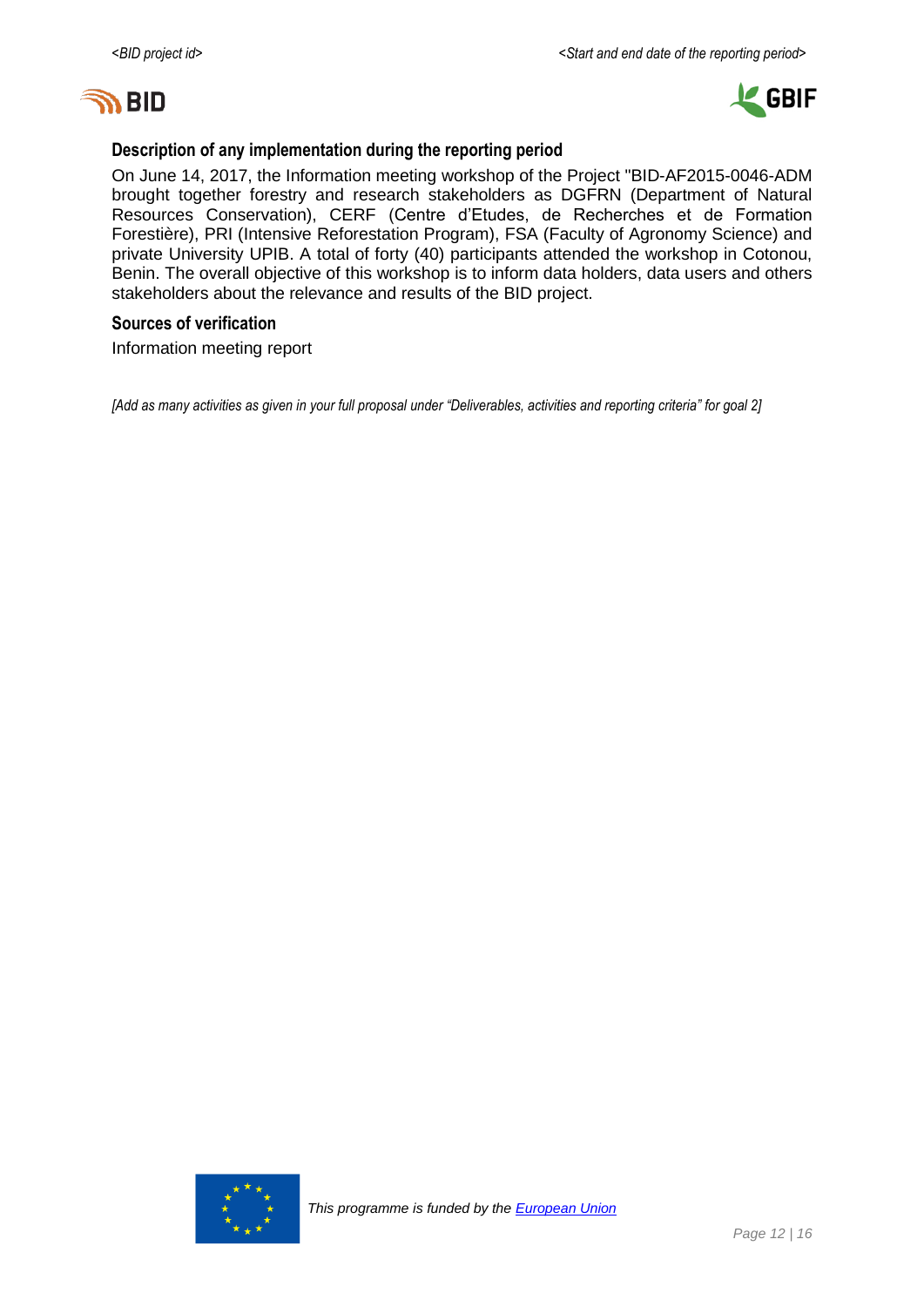# **IN BID**



# **5. Updated calendar for the BID project implementation and evaluation period**

*The calendar should be completed in the same way as in the Full Project Proposal, but should include any expected changes. Provide reasons for any expected changes in section 5.1 'Explanatory Notes'.*

<span id="page-12-0"></span>

| Implementation period (maximum 12 months, starting 1 June 2016 at the earliest)                           |                |                 |                |                |                 |                 |                |         |   |                                                                              |   |   |   |   |  |  |  |  |  |              |
|-----------------------------------------------------------------------------------------------------------|----------------|-----------------|----------------|----------------|-----------------|-----------------|----------------|---------|---|------------------------------------------------------------------------------|---|---|---|---|--|--|--|--|--|--------------|
| Implementation period start date and end date<br>(dd/mm/yy)                                               |                |                 |                |                |                 |                 |                |         |   |                                                                              |   |   |   |   |  |  |  |  |  |              |
| <b>Activity</b>                                                                                           | $\overline{1}$ | $2\overline{ }$ | $\mathfrak{Z}$ | $\overline{4}$ | $5\overline{)}$ | $6\overline{6}$ | $\overline{7}$ | 8       |   | 9   10   11   12   13   14   15   16   17   18   19   20   21   22   23   24 |   |   |   |   |  |  |  |  |  | <b>Notes</b> |
| Mid-term evaluation & reporting                                                                           |                |                 |                |                |                 | χ               |                |         |   |                                                                              |   |   |   | Χ |  |  |  |  |  |              |
| Periodic meetings of project team with concerned actor                                                    | X              |                 |                |                | X               |                 |                |         | Χ |                                                                              |   | Χ |   |   |  |  |  |  |  |              |
| Extending experimentation field to all forest reserve in<br>the whole southern and central of Benin       |                | $\mathsf{X}$    | $\mathsf{X}$   |                |                 |                 |                |         |   |                                                                              |   |   |   |   |  |  |  |  |  |              |
| Collecting data                                                                                           |                | X               | $\times$       | X              |                 |                 |                |         |   |                                                                              |   |   |   |   |  |  |  |  |  |              |
| Data curation, clearing and formatting to Darwin Core<br>spread sheet                                     |                |                 |                |                |                 | $X$ $X$         | $\mathsf{X}$   | $\sf X$ |   |                                                                              |   |   |   |   |  |  |  |  |  |              |
| publishing formatted database of threatened native<br>value trees species on the GBIF website             |                |                 |                |                |                 |                 |                |         |   |                                                                              | Χ |   |   |   |  |  |  |  |  |              |
| Workshop for training on formatting and publishing of<br>the occurrence biodiversity data on GBIF website |                |                 |                |                |                 |                 |                |         | Χ |                                                                              |   |   |   |   |  |  |  |  |  |              |
| Data Users and decision makers information meeting                                                        |                |                 |                |                |                 |                 |                |         |   |                                                                              |   |   | Χ |   |  |  |  |  |  |              |
|                                                                                                           |                |                 |                |                |                 |                 |                |         |   |                                                                              |   |   |   |   |  |  |  |  |  |              |
|                                                                                                           |                |                 |                |                |                 |                 |                |         |   |                                                                              |   |   |   |   |  |  |  |  |  |              |
|                                                                                                           |                |                 |                |                |                 |                 |                |         |   |                                                                              |   |   |   |   |  |  |  |  |  |              |

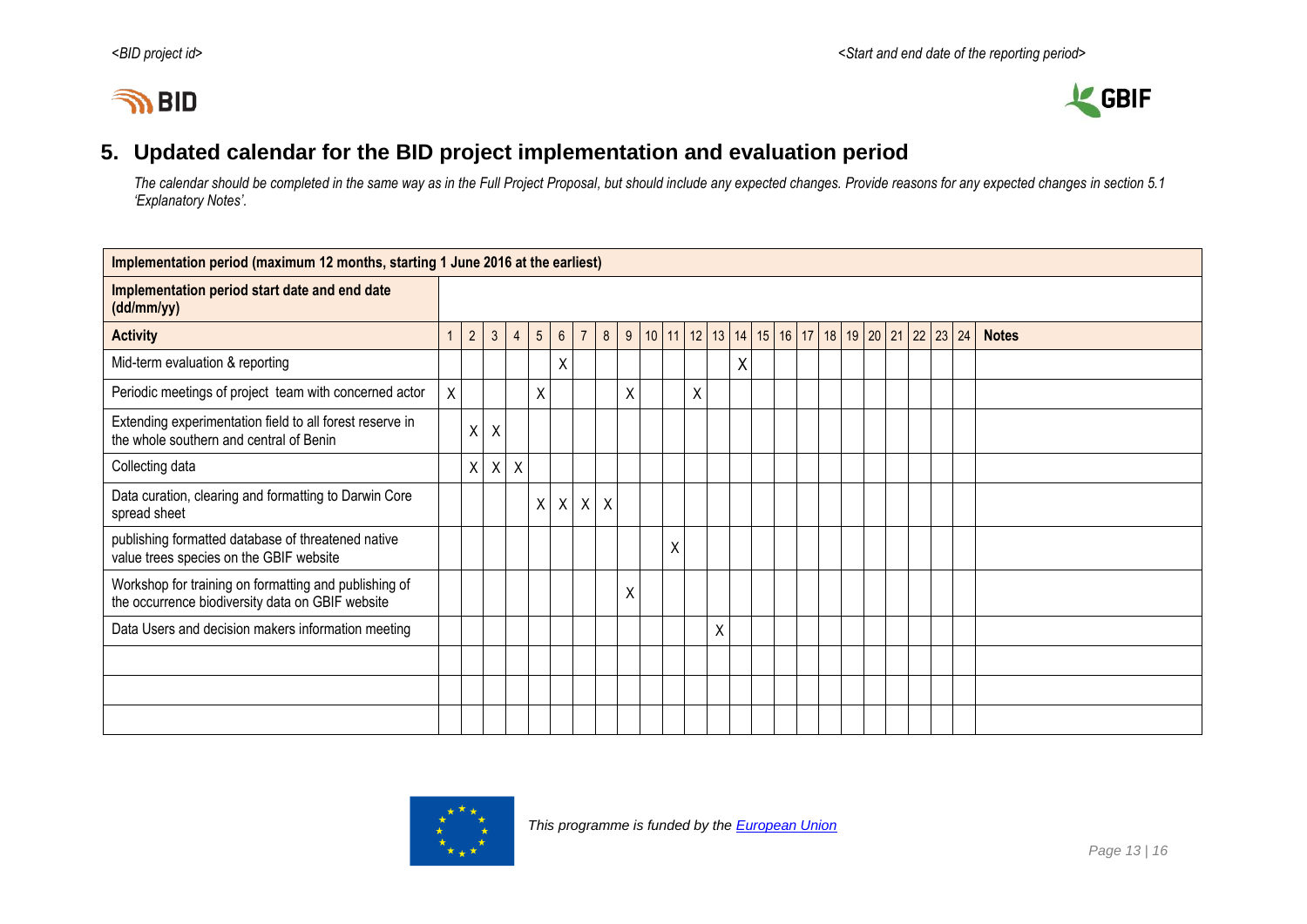



|                                                                | Evaluation period (maximum 6 months, ending 31 December 2017 at the latest) |                |  |  |  |  |                                |  |  |  |  |  |  |
|----------------------------------------------------------------|-----------------------------------------------------------------------------|----------------|--|--|--|--|--------------------------------|--|--|--|--|--|--|
| <b>Evaluation period start date and end date</b><br>(dd/mm/yy) |                                                                             |                |  |  |  |  |                                |  |  |  |  |  |  |
| <b>Activity</b>                                                |                                                                             | $\overline{2}$ |  |  |  |  | $3 \mid 4 \mid 5 \mid 6$ Notes |  |  |  |  |  |  |
| <activity name=""></activity>                                  |                                                                             |                |  |  |  |  |                                |  |  |  |  |  |  |
| <activity name=""></activity>                                  |                                                                             |                |  |  |  |  |                                |  |  |  |  |  |  |
|                                                                |                                                                             |                |  |  |  |  |                                |  |  |  |  |  |  |
|                                                                |                                                                             |                |  |  |  |  |                                |  |  |  |  |  |  |
|                                                                |                                                                             |                |  |  |  |  |                                |  |  |  |  |  |  |

# **5.1.Explanatory notes:**

**20/44**

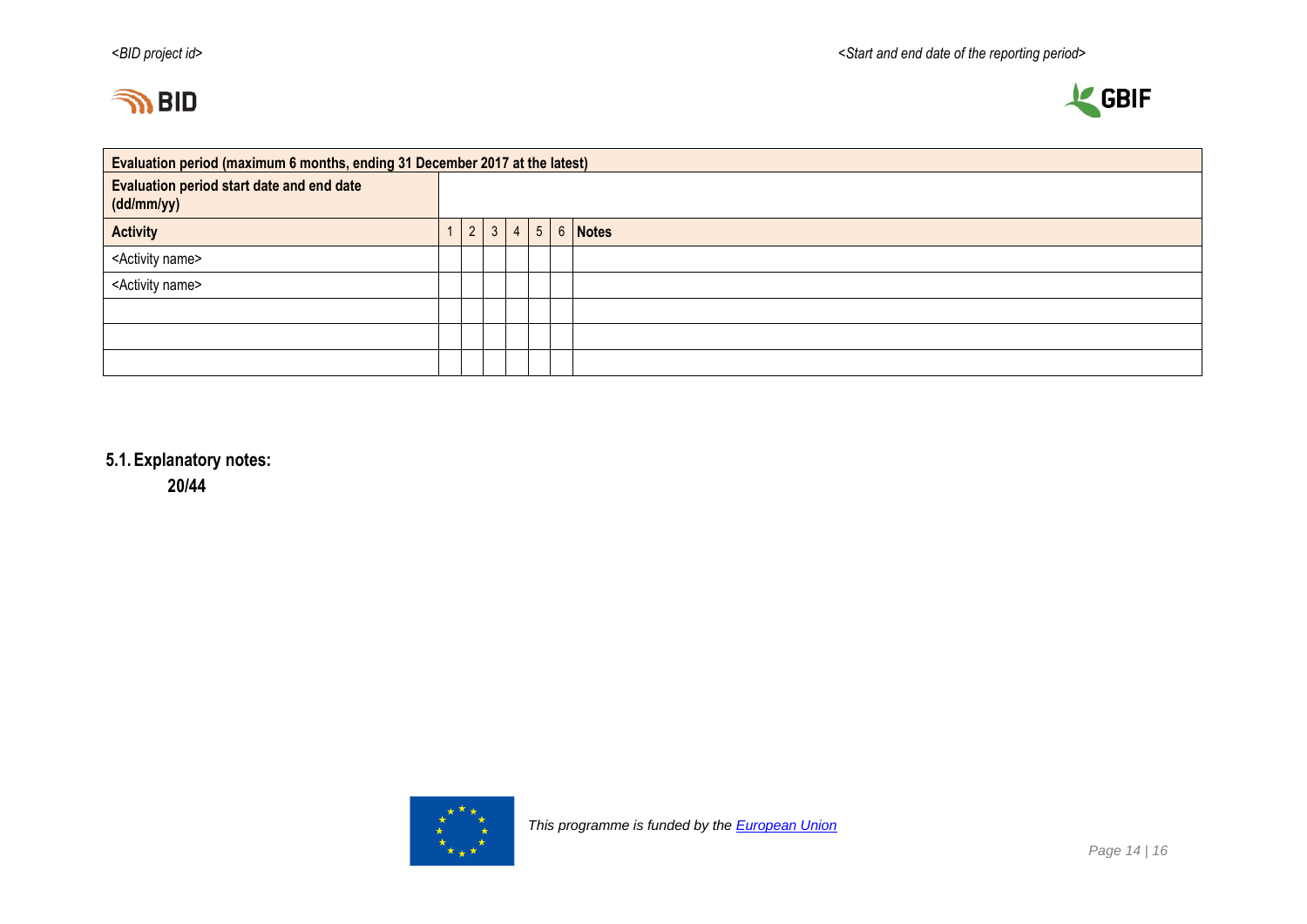



# <span id="page-14-0"></span>**6. Sustainability plans**

*Explain the approach that will be taken to ensure the sustainability of the project's results after the end of your project (500 words maximum)*

One of the important points in this project is to be pursuing after the carry out period. So, to unsure the sustainability of the project's results, several actions at different level will be done by the CERF alone or in collaboration with others data users or decision making institutions. Firstly, the installed seedling plot will be converting to permanent seedling plots by CERF for the monitoring of different plant flowering and maturation stage of selected species in all gregarious stands in the study area. That will allow collecting over type of biodiversity data about different plant flowering and maturation stage of biodiversity in the future. The permanent plots will also allow updating the available database each year. Indeed, the seedling plots that were converted to permanent seedling plots will be useful to collect new or recent data each year for updating the database. Secondly, map of gregarious stands of native value species tree and the lists of threatened native value species will be published and shared with the DGFRN and CENATEL to reinforce the Protection and to lead the monitoring of gregarious stands of valuable seed tree species in all forest reserves in South and Central Benin. All publications about the project results will be shared with the project "Intensive Reforestation Program" to help it for the reforestation Implementation in all forest reserves with the native value species for the conservation of forest genetic resources. At last, this project results will be a warning and thus will allow the forest managers, the researchers at different level and reforestation organizations to plan and recommend appropriate interventions at an appropriate time. This will encourage natural regeneration of forest native's species tree and save endangered species.

# <span id="page-14-1"></span>**7. Beneficiaries/affiliated entities and other cooperation**

#### **7.1.Relationship with project partners**

*Please describe the relationship between your project coordinating team/institution and your project partners, and with any other organisations involved in implementing your BID project.*

One of the important goals of CERF is to provide values trees seeds required for the reforestations program as "Intensive Reforestation Program" and others kind of usage. The aim of this project is almost to secure and make available high quality of native trees seeds for the reforestation for all actors or stakeholder in biodiversity sector.

#### **7.2.Links to other projects and actions**

*Where applicable, outline any links and synergies you have developed with other actions, e.g. GBIF nodes, other BID funded projects, etc. If your organization has received previous grants in view of strengthening the same target group, how far has your BID project been able to build upon/complement the previous project(s) ?*

The project team had attended a meeting / capacity enhancement workshop organized by National BID project where we discussed with others BID funded projects and GBIF node team about how to better implement with efficiency ours project activities.

The project team also has taken support upon the background (team experiences, dataset, relationship…) of the previous project entitled "Identification and Mapping of seedling plots for high quality seeds production within native stands in several forest reserve in south and center of Benin".